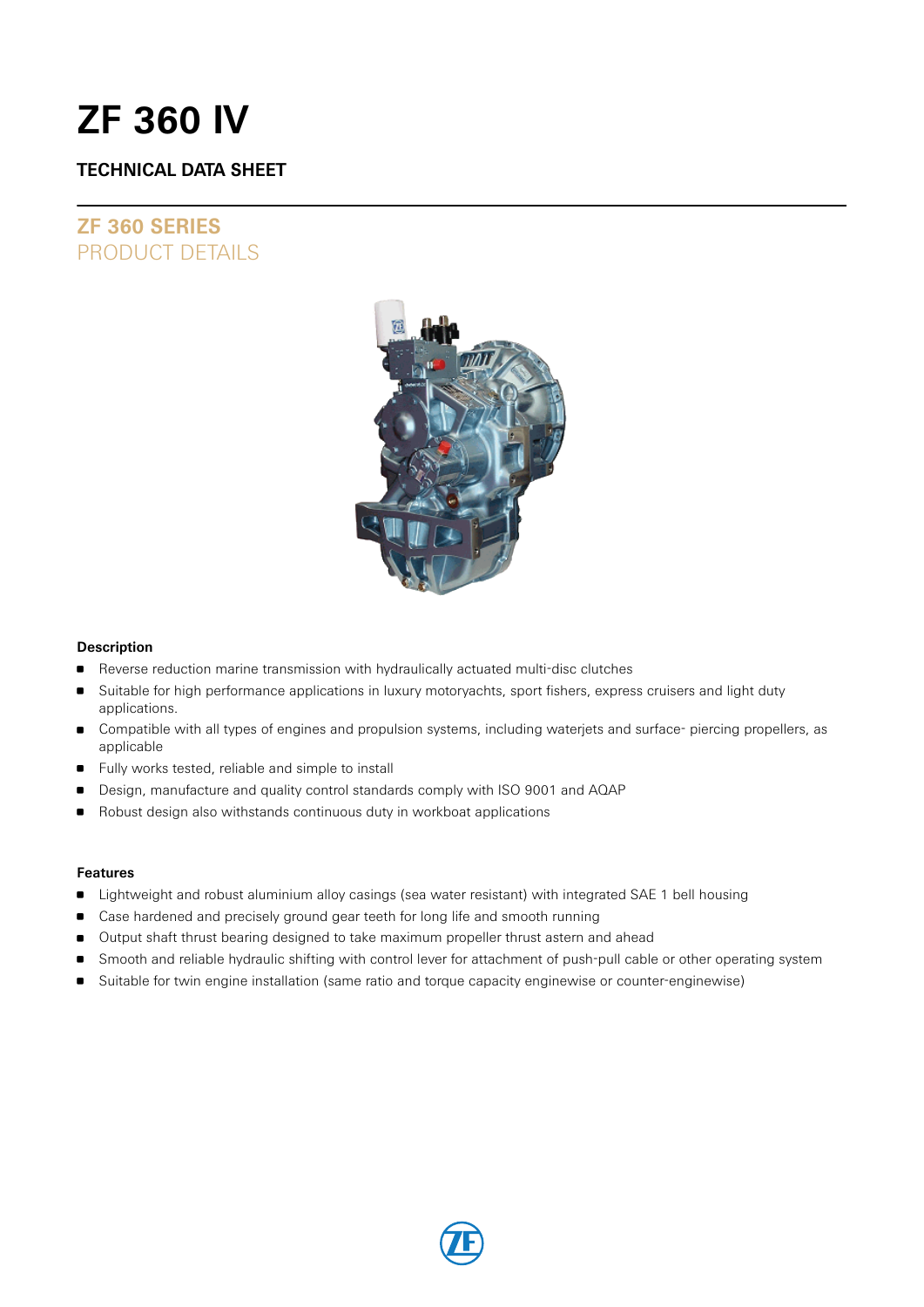# **ZF 360 IV**

## **RATINGS**

| Power Factor<br>Ratios                                |               |        |          | Input Power Capacity |          |          |          |          |     | Max. | Max.       |
|-------------------------------------------------------|---------------|--------|----------|----------------------|----------|----------|----------|----------|-----|------|------------|
|                                                       | kW/RPM hp/RPM |        | kW       | hp                   | kW       | hp       | kW       | hp       | kW  | hp   | <b>RPM</b> |
| Pleasure Duty - Diesel                                |               |        |          | 2100 RPM             |          | 2300 RPM |          | 2500 RPM |     |      |            |
| $1.216, 1.767, 1.964$ *, 2.478 <sup>*</sup>           | 0.2917        | 0.3912 | 613      | 822                  | 671      | 900      | 729      | 978      | 875 | 1174 | 3000       |
| Light Duty - Diesel                                   |               |        | 2100 RPM |                      | 2300 RPM |          | 2500 RPM |          |     |      |            |
| $1.216, 1.767, 1.964$ *, 2.478*                       | 0.2660        | 0.3567 | 559      | 749                  | 612      | 820      | 665      | 892      | 798 | 1070 | 3000       |
| Medium Duty - Diesel                                  |               |        |          | 2100 RPM<br>1800 RPM |          | 2300 RPM |          |          |     |      |            |
| $1.216, 1.767, 1.964$ *, 2.478 <sup>*</sup><br>0.2130 |               | 0.2856 | 383      | 514                  | 447      | 600      | 490      | 657      | 639 | 857  | 3000       |

\* Special Order Ratio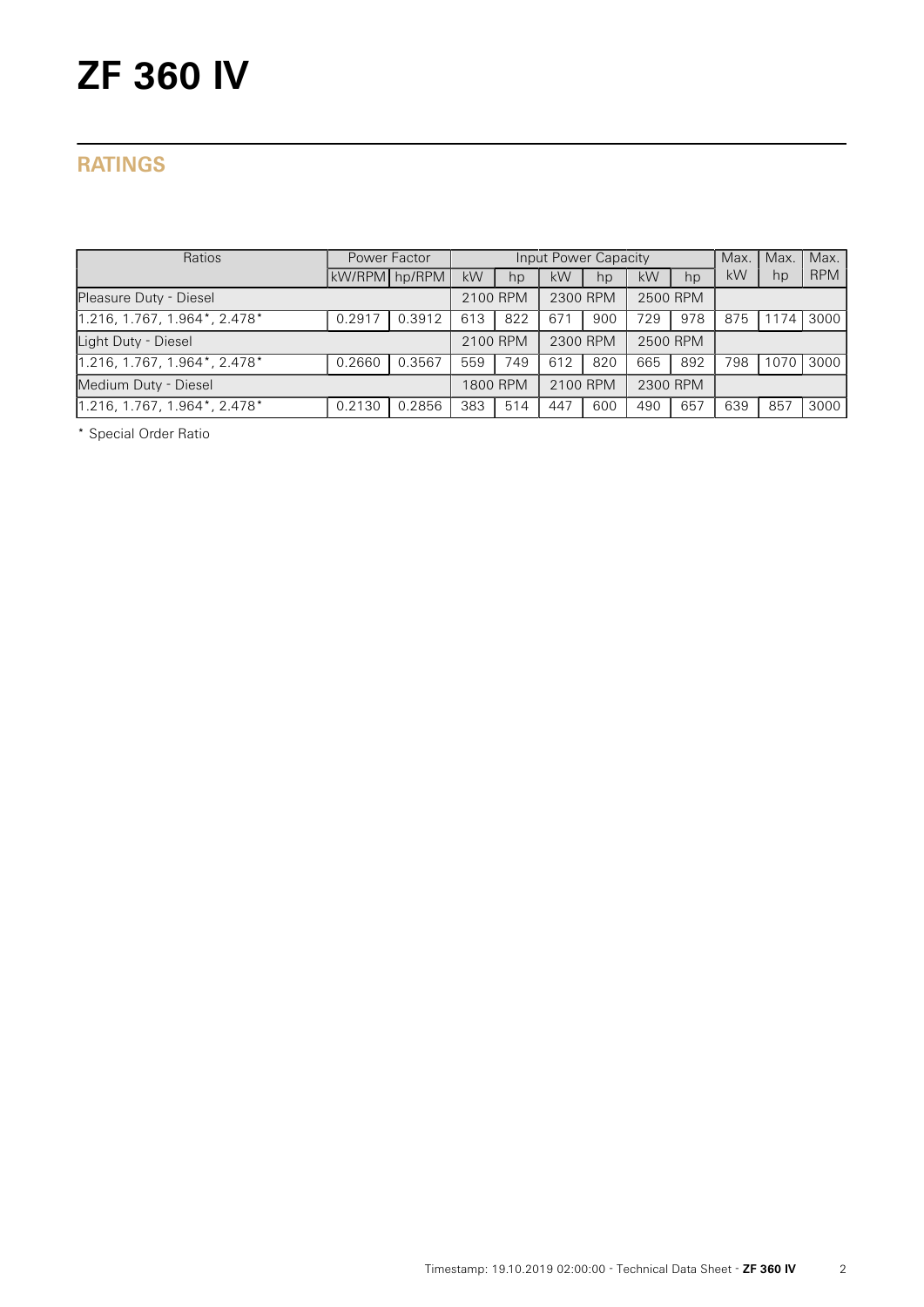# **ZF 360 IV**

## **DIMENSIONS**



| $\overline{A}$                                                                     | <b>B1</b>                                                | B <sub>2</sub> | H1    | H <sub>2</sub> |       |  | L1    | L <sub>2</sub> |  |  |  |
|------------------------------------------------------------------------------------|----------------------------------------------------------|----------------|-------|----------------|-------|--|-------|----------------|--|--|--|
| Millimeter (mm)                                                                    |                                                          |                |       |                |       |  |       |                |  |  |  |
| 391.5                                                                              | 292.0                                                    | 220.0          | 145.0 | 627.0          | 358.0 |  | 372.0 | 280.0          |  |  |  |
| lnch (in)                                                                          |                                                          |                |       |                |       |  |       |                |  |  |  |
| 15.41                                                                              | 11.02<br>14.65<br>5.71<br>24.68<br>14.09<br>11.5<br>8.66 |                |       |                |       |  |       |                |  |  |  |
| Angle (°)<br>Weight (kg)<br>Amount of Oil (qt)<br>Weight (lb)<br>Amount of Oil (I) |                                                          |                |       |                |       |  |       |                |  |  |  |
| 230<br>14                                                                          |                                                          | 507            |       | 9.5            |       |  | 10.1  |                |  |  |  |

# **BELL HOUSING DIMENSIONS**

| Name  | Α  |                                     |    |                |    |                         | L3  |              | <b>Bolt Holes</b> |          |  |
|-------|----|-------------------------------------|----|----------------|----|-------------------------|-----|--------------|-------------------|----------|--|
|       |    |                                     |    |                |    |                         |     |              | No.               | Diameter |  |
|       | mm | ın                                  | mm | $\overline{m}$ | mm | $\overline{\mathsf{I}}$ | mm  | $\mathsf{I}$ |                   | mm       |  |
| SAE 1 |    | 511.2 20.13 530.2 20.87 554.0 21.81 |    |                |    |                         | 0.0 | 0.0          | 10                | 12.      |  |



# **OUTPUT FLANGE DIMENSIONS**

|       |                         |                                    |                         |    |                         |      | <b>Bolt Holes</b> |     |              |      |  |
|-------|-------------------------|------------------------------------|-------------------------|----|-------------------------|------|-------------------|-----|--------------|------|--|
|       |                         |                                    |                         |    |                         |      |                   |     | Diameter (E) |      |  |
| mm    | $\mathsf{I} \mathsf{n}$ | mm                                 | $\overline{\mathsf{I}}$ | mm | $\overline{\mathsf{I}}$ | mm   |                   | No. | mm           |      |  |
| 205.0 |                         | 8.07   170.0   6.69   140.0   5.51 |                         |    |                         | 20.0 | 0.79              |     | 18.3         | 0.72 |  |